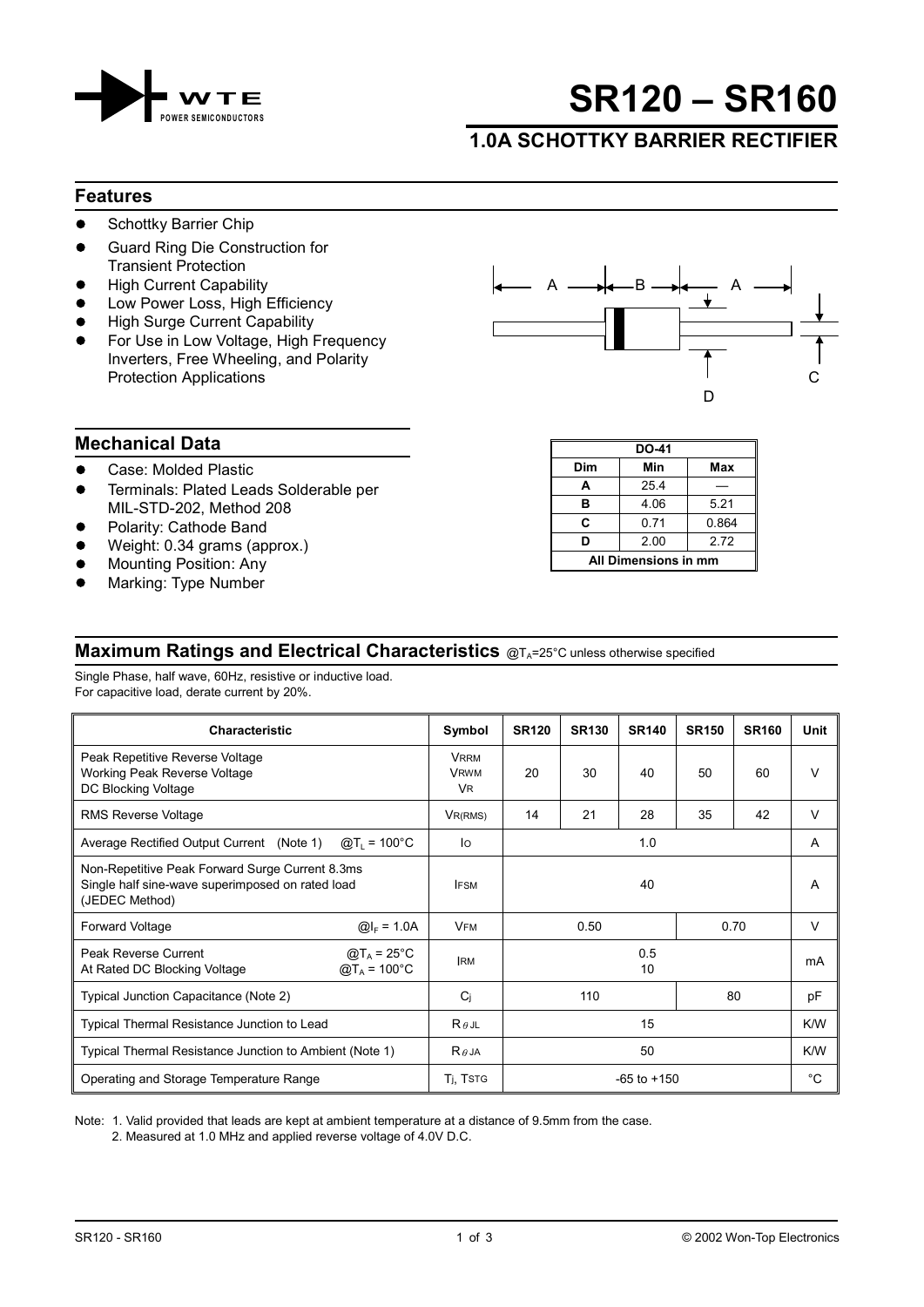

PERCENT OF RATED PEAK REVERSE VOLTAGE (%) Fig. 5 Typical Reverse Characteristics

60

80

100

120

140

 $= 25^{\circ}$ C

20

40

 $0.001$  $\overline{0}$